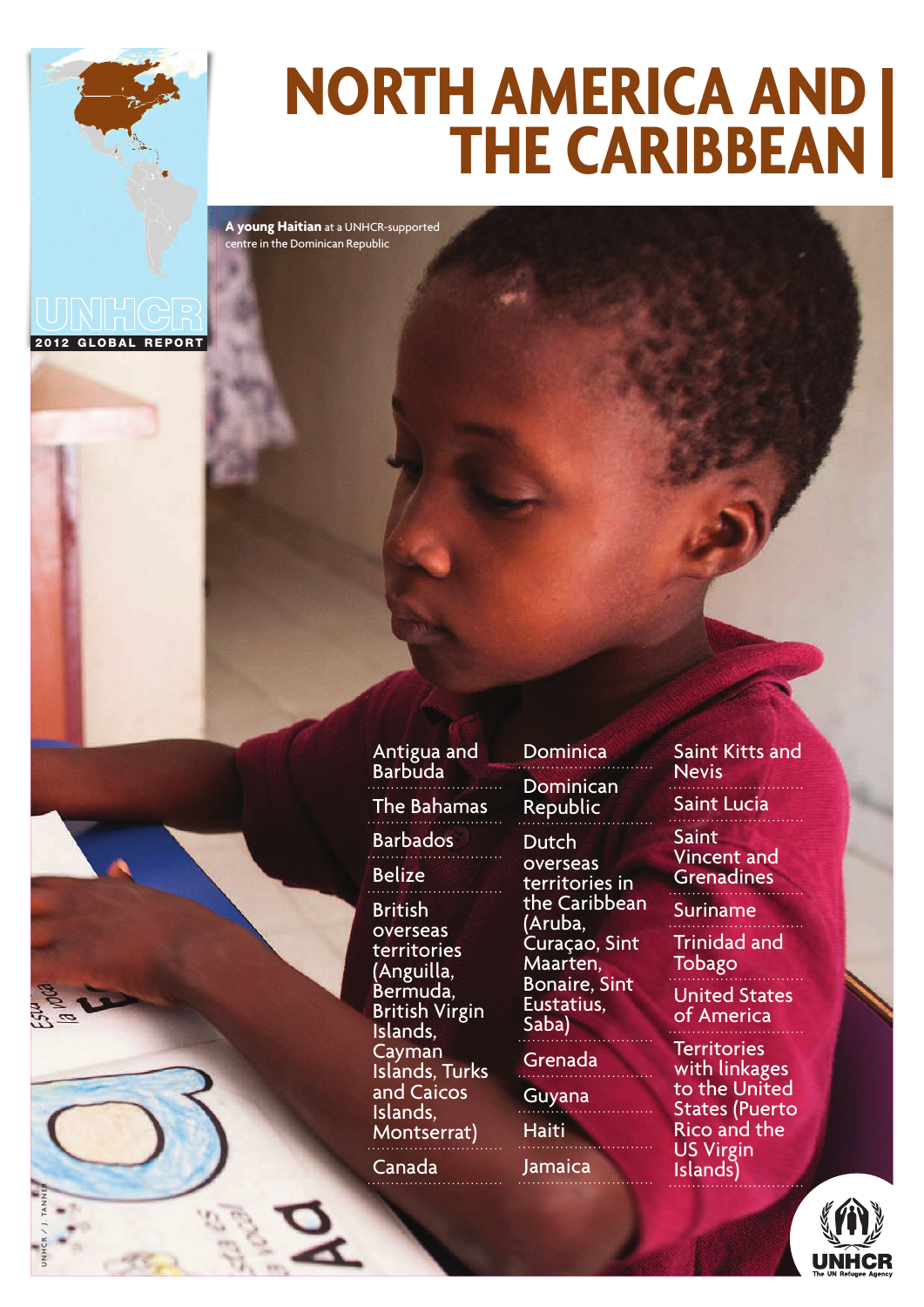# **| Overview |**



## **Highlights**

- In cooperation with national authorities, UNHCR was able to monitor practices at some ports of entry to the United States as well as observe screening procedures on coastguard vessels in order to to ensure that safeguards were in place to prevent *refoulement*. The Office gave special attention to the cases of unaccompanied and separated children at the border.
- Long-anticipated changes to Canada's asylum system came into effect through the 2012 Protecting Canada's Immigration Systems Act. The Act introduces an Appeal Division, measures to discourage the use of people smugglers, and the safe-country concept.
- UNHCR's cooperation with the United States and countries in the Caribbean focused on the protection of individuals in mixed migratory flows. The organization offered assistance and technical advice to avert *refoulement*, find alternatives to detention and deliver basic services.
- In June 2012 the National Eligibility Commission of the Dominican Republic resumed the processing of asylum claims after years of inactivity, demonstrating the strengthened relationship between UNHCR and the Dominican Republic.
- Documentation projects in Haiti and the Dominican Republic benefi ted more than 8,000 people who were at risk of becoming stateless. Individuals of Haitian descent were able to obtain birth certificates and other identification documents which provide access to education, health care and employment.



 More than 60,000 refugees found a long-term solution through resettlement in North America. The United States and Canada were the destinations for more than 80 per cent of all resettlement cases in 2012.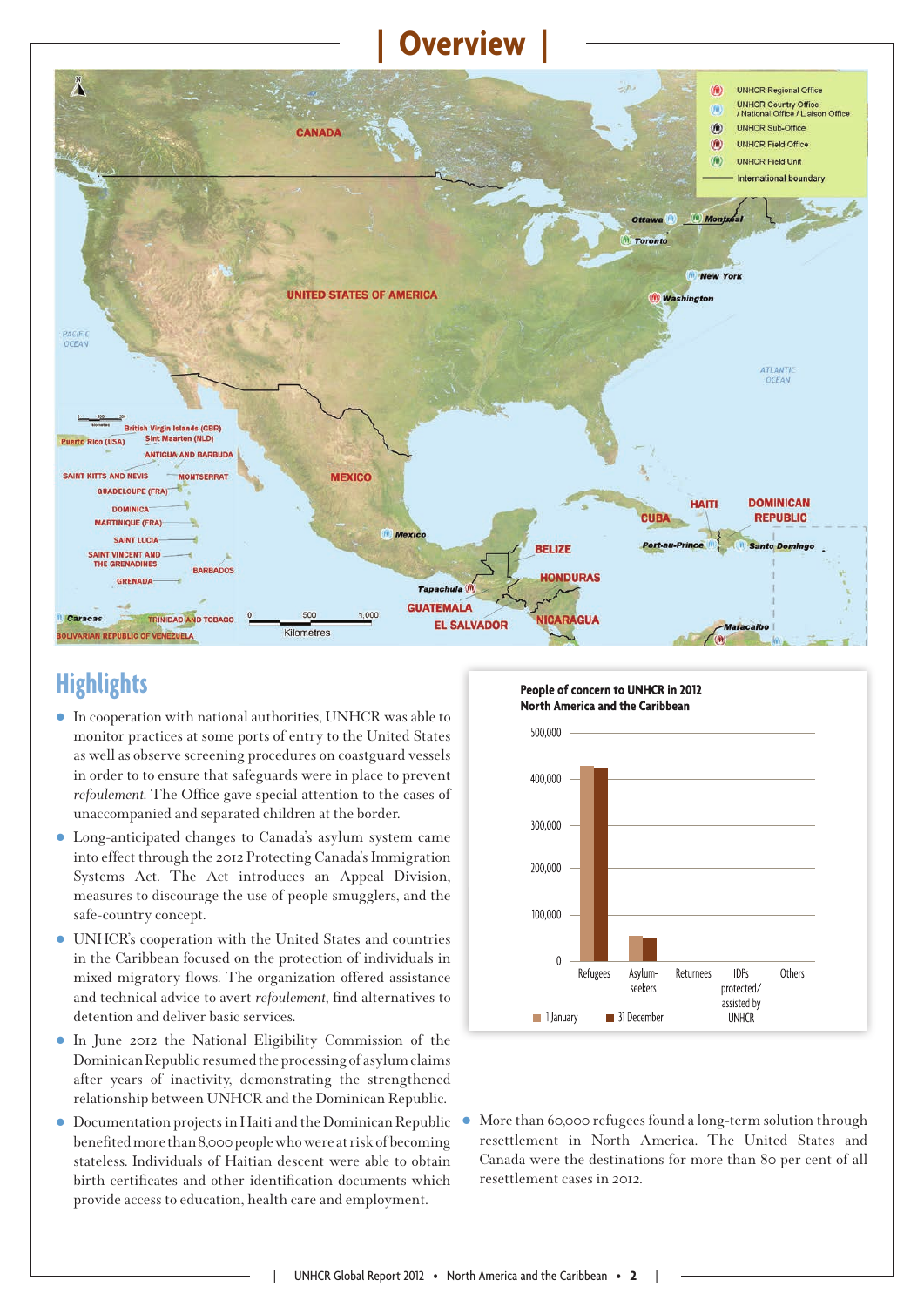## **| Report on 2012 results |**

The year 2012 saw elections in the United States, the Dominican Republic and the Bahamas. The new Governments in the Dominican Republic and the Bahamas have shown willingness to collaborate with UNHCR for the protection of people of concern. UNHCR will work with the United States to ensure that strengthening the asylum regime is high on the administration's agenda in its attempts to reform the country's immigration system. UNHCR will also engage with the Canadian authorities to safeguard the country's traditionally high protection standards in their recently changed asylum system.

The record number of interdictions in the Caribbean in 2012 was consistent with an increase in mixed migratory flows throughout the region. UNHCR was especially concerned about people travelling in unseaworthy vessels to seek asylum.

### **Achievements and impact**

In 2012, UNHCR promoted refugee law in the United States by consulting on individual cases, organizing training programmes on adjudication, disseminating UNHCR's position papers and publications and submitting judicial interventions. It also enhanced monitoring at the border to improve access to protection for unaccompanied and separated children. UNHCR advocated for improved integration services for resettled refugees focusing on the promotion of best practices and the establishment of standards measuring integration, in particular for women at risk.

The search for durable solutions in the region was primarily focused on resettlement opportunities. Departures to the United States of refugees referred for resettlement by UNHCR rose to more than 52,000, representing 75 per cent of all such departures globally. Additionally, UNHCR referred almost 45,000 individuals for resettlement in the United States, representing some 66 per cent of all resettlement submissions. Canada received almost 10,000 refugees.

In 2012, in the Caribbean, UNHCR conducted 125 refugee status determination (RSD) interviews, either under its mandate, jointly with government counterparts or by providing advisory opinions. Rapid deployments of staff helped to make status determination and resettlement referrals more efficient. UNHCR, its implementing partners or honorary liaisons routinely monitored detention centres in the Bahamas, Belize, Jamaica, Trinidad and Tobago, and other territories in the Caribbean.

Technical capacity-building and training sessions on refugee law, RSD and protection screening were organized for local authorities in the Bahamas and the Turks and Caicos Islands. Training sessions conducted jointly by UNHCR and IOM took place in Jamaica, the Bahamas and Sint Maarten. Officials from the Cayman Islands, Belize, Jamaica and Trinidad and Tobago attended the San Remo Refugee Law Training programme, while Bahamian officials attended the United States Citizenship and Immigration Service's three-week course on asylum.

In Haiti, UNHCR expanded the scope of its referral partnerships to improve the capacity to identify and respond more effectively to the needs of persons of concern. This included the implementation of a project to assist lesbian, gay, bisexual, transgender and intersex (LGBTI) victims of sexual and genderbased violence (SGBV). Forty cases of SGBV survivors with heightened protection risks found third-country solutions in Canada.

## **Constraints**

While the changes to Canada's asylum laws attempt to guard against fraudulent claims, they also significantly limit access to appeal for some categories of claimants, end certain statutory stays of removal, and introduce bars to complementary protection schemes. UNHCR has offered to work with the Canadian authorities to minimize potential negative effects of the new laws.

In Haiti, political instability, which has led to three changes of Government in the past 20 months, as well as targeted killings, human rights abuses and continuous reports of SGBV, remain of serious concern to UNHCR. Despite UNHCR's requests to all countries and territories in the region not to deport Haitian refugees without screening them for protection needs, returns of those intercepted at sea continued.

## **Operations**

In the **United States**, UNHCR advocated for a more generous interpretation and application of the definition of refugee to ensure that all individuals in need of protection benefited from a full and fair assessment of their claims. Alternatives to detention for asylum-seekers were discussed with the Canadian authorities in dedicated forums. In December 2012, UNHCR participated in the Open Society Justice Initiative to launch the report entitled Citizens of Nowhere: Solutions for the Stateless in the United States. The United States designated Congolese survivors of the Mudende massacre to be a group of special concern. This group of approximately 10,000 people is the first of some 50,000 Congolese whom UNHCR expects to be resettled to the United States over the next four years. UNHCR published a study entitled "Resettlement and Women at risk: Can the risk be reduced?" that was shared with United States partners in advance of an expected increase of women-at-risk cases from within the resettled Congolese population.

In 2012, UNHCR engaged in **Canada**'s asylum system reform process, establishing a constructive dialogue with the authorities and monitoring legislative developments. UNHCR's collaboration with the Government included completing several joint-visits to detention centres in Ottawa, Toronto and Montreal, participating in hearings, and providing relevant training to Government officials. The Immigration and Refugee Board of Canada will update its Vulnerable Claimants Guidelines to address issues related to unrepresented claimants.

In the **Caribbean**, UNHCR advocated successfully for enhanced access to territory in a number of countries and provided assistance and basic services to the most vulnerable people of concern. Refugee status determination (RSD) interviews were also conducted with the aid of an affiliated workforce. More than 100 cases/200 people were referred for resettlement in 2012, compared to only four in 2011.